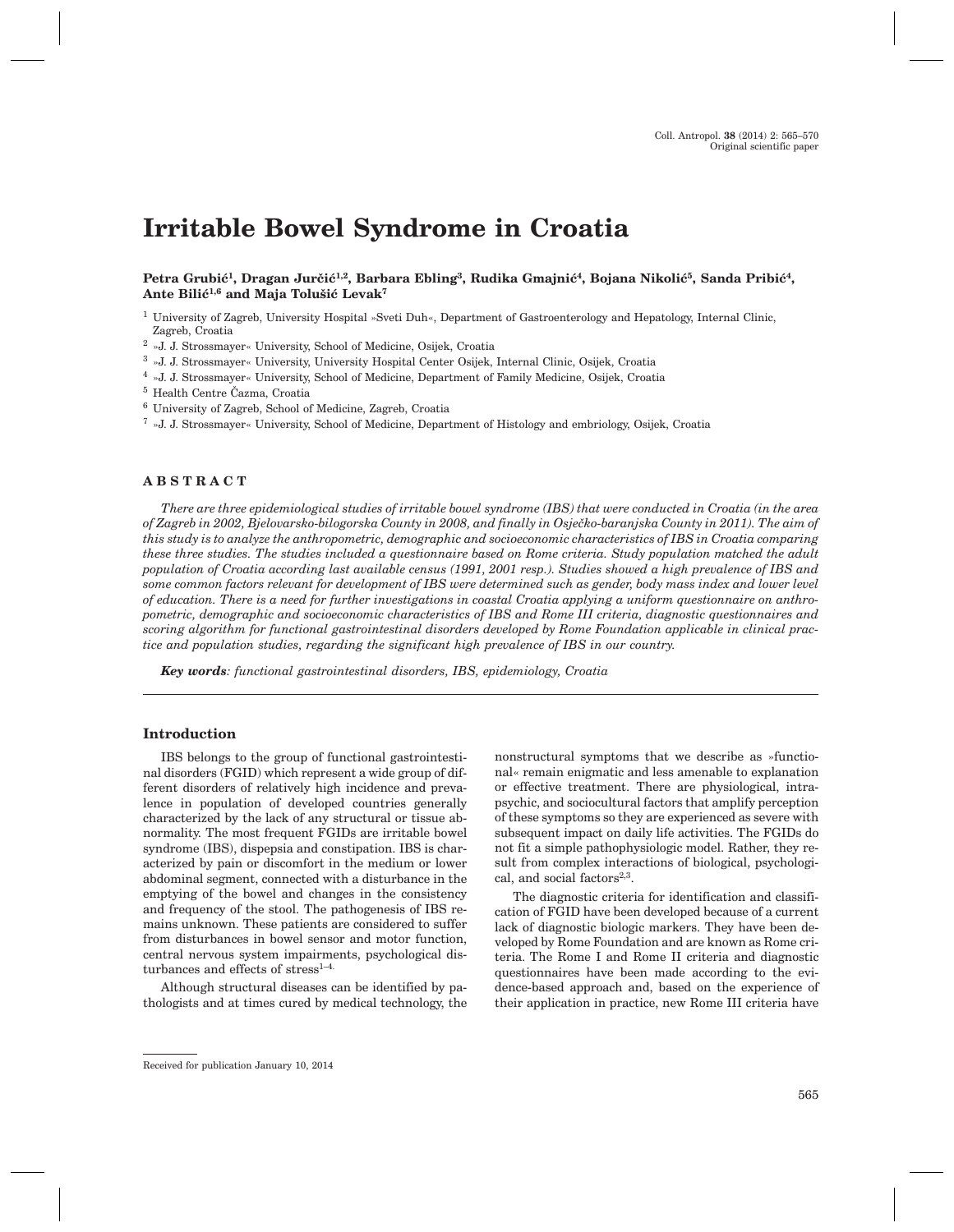been made These are symptom-based diagnostic criteria that are not explained by other pathologically based disorders. The FGIDs are classified into six major domains for adults: esophageal (category A); gastroduodenal (category B); bowel (category C); functional abdominal pain syndrome (FAPS) (category D); biliary (category E); and anorectal (category F). The functional bowel disorders (category C) include IBS (C1), functional bloating (C2), functional constipation (C3), functional diarrhea (C4) and unspecified functional bowel disorder  $(C5)^{4-9}$ .

Nowadays we have to deal with the great incidence of these disorders. According to some researches every fourth person in modern western society exhibits the symptoms of FGID. It is estimated that this group represents half of the visits to gastrointestinal clinics<sup>4</sup>.

Unfortunately, although there are many studies on IBS in western world, complete epidemiologic data on IBS in Croatia have been lacking to date. There are three studies carried out in continental northern Croatia, without data from the rest of the country, especially from coastal Croatia where Mediterranean culture affects the lifestyle and customs of the people forming a specific sociocultural environment.

### *Aim of study*

This study focuses on comparing results from different studies carried on in Croatia, in the hope of identifying new insights about anthropometric, demographic and socioeconomic characteristics of IBS that would be specific for Croatian population, as well as sources of disagreement among those results, or other interesting relationships that may come to light.

# **Materials and Methods**

There are three epidemiological studies of irritable bowel syndrome conducted in Croatia (in the area of Zagreb in 2002, Bjelovarsko-bilogorska County in 2008, and finally in Osječko-baranjska County in 2011) that we have compared<br>4,10,11.

All study designs included a questionnaire which was sent by post to random selected health care users. Data for the studies were taken from primary care physicians files. Almost every person had a file at a local family physician because health insurance in Croatia was ensured by the state. The fact that someone is registered at a general physician does not  $\overline{X}$  that he/she is visiting the physician regularly. In this way, the sample actually represented the general population, not only health care users. Health care centers as well as health care users were randomly selected. The aim of selection was to get a sample matching the Croatian population as close as possible. In the study in the area of Zagreb the last available census was from 1991 and in the studies in Osječko-baranjska and Bjelovarsko-bilogorska County from 2001 resp. In all three studies population was selected by gender (in area of Zagreb 247 females that is 49.4% and 253 males that is 50.6%; in Bjelovarsko-bilogorska County 161 females

that is  $60.98\%$  and  $103$  males that is  $39.01\%$ ; in Osie $eko-baraniska 357 female that is 50.78% and 346 males$ that is 49.22%), by age (in the area of Zagreb and in Bjelovarsko bilogorska county were formed four age group I 18 to 34, II 35 to 49, III 50 to 64 and IV more than 65; in Osječko-baranjska I 20–34, II 35–49, III 50–69 and IV more than 70), by education (in area of Zagreb and Bjelovarsko-bilogorska County IV groups – I without formal education or with elementary school, II secondary school, III two year non-university collage and IV university degree; in Osječko-baranjska County I not finished primary school education, II primary school education, III secondary school education, IV higher education, V university education), by place of residence (town or village), by BMI (normal weight up to  $24.9 \text{kg/m}^2$ , overweight  $25-29.9 \text{ kg/m}^2$ , obesity 30 kg/m<sup>2</sup> and more).

Questionnaire had two parts. The first part consisted of demographic, anthropometric and socioeconomic information. The second part was based on internationally validated Rome diagnostic criteria. Rome II questionnaire was applied in area of Zagreb (the only valid at that time) and Rome III was applied in the research in Osje čko-baranjska and Bjelovarsko-bilogorska County. Revisions of the diagnostic criteria for IBS have led to varying prevalence estimates in the same population. The Rome III criteria are less restrictive and require a lower symptom frequency than Rome II criteria for IBS<sup>12</sup>. The questions in connection with anthropometric, demographic and socioeconomic characteristics were not completely harmonized. Statistical analysis was performed by using  $\chi^2$ -test, t-test and logistic regression model.

# **Results**

Research in the area of Zagreb showed a high prevalence of IBS (28%) where prevalence in males was 10% and prevalence in females was 18%. The higher incidence of IBS in female population was also confirmed by  $\chi^2$ --test. Age, education and life in an urban or rural region had no effects on the prevalence of irritable bowel syndrome. But when male and female were analyzed separately for the prevalence of IBS according to age groups it showed that females in the age from 50 to 64 years were especially vulnerable to IBS. The model of logistic regression showed the effect of gender and BMI: women had 165% higher risk of IBS, and the increase of BMI by 5kg/m2 increased the risk of IBS by 36%.

The study that was conducted in Bjelovarsko-bilogorska County showed a prevalence of IBS 26.52%, 22.33% in males, 29.19% in females and  $\chi^2$ -test confirmed there was a statistically significant difference. It was also determined that the females with IBS are older in average than males. A greater risk of developing IBS was recorded in persons with high BMI. IBS was more frequently recorded in persons with a lower level of education, those living in rural regions, those living in houses, those having more meals per day, those feeling unpleasant, those who experienced some stressful event, and in younger population that live in town and are mar-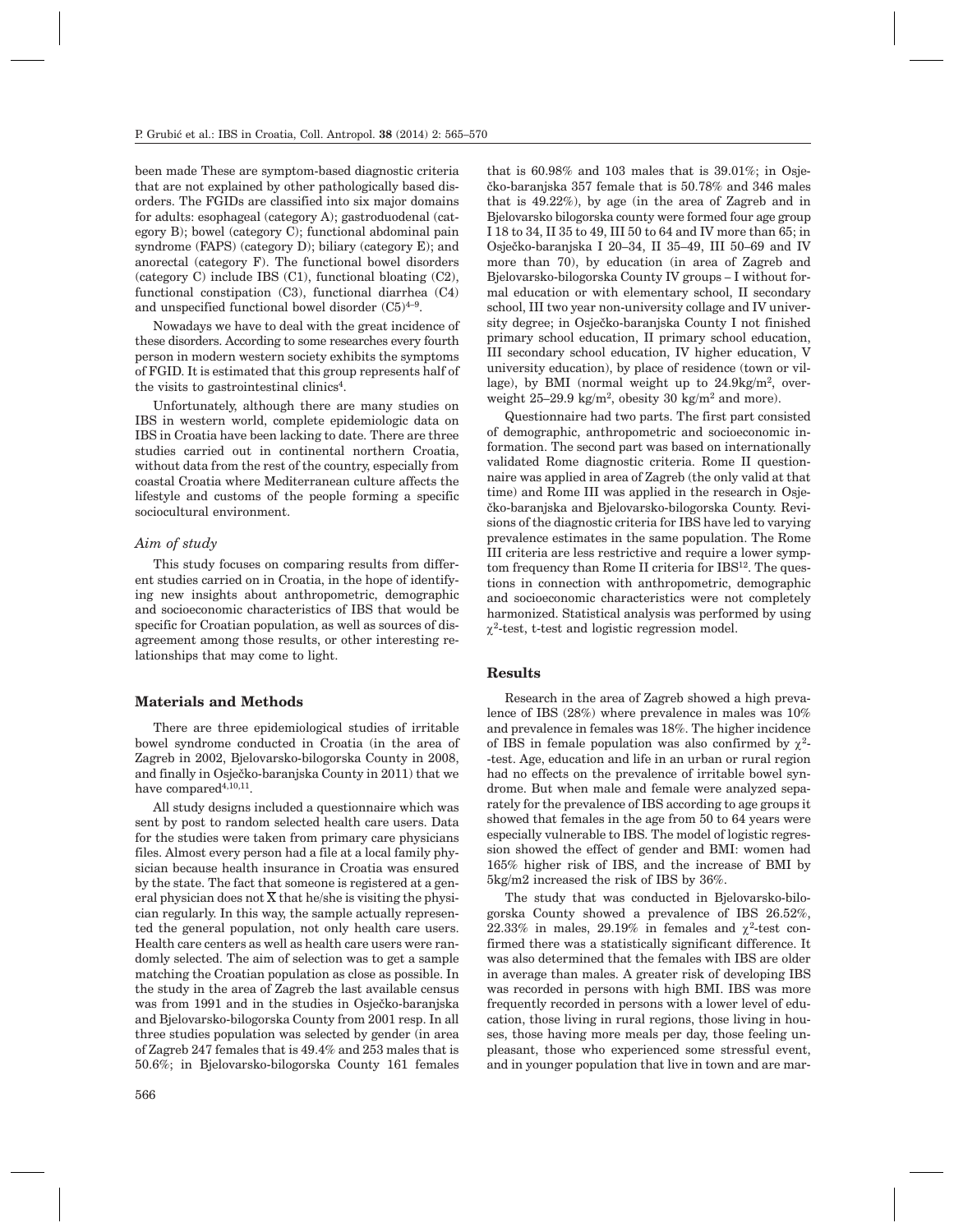|                       | Zagreb | Bjelovarsko-bilogorska county | Osječko-baranjska county |  |
|-----------------------|--------|-------------------------------|--------------------------|--|
| Total (N)             | 500    | 264                           | 703                      |  |
| Male (N)              | 253    | 103                           | 346                      |  |
| Female (N)            | 247    | 161                           | 357                      |  |
| $IBS + (N)$           | 141    | 70                            | 205                      |  |
| IBS prevalence $(\%)$ | $28\%$ | 26.52%                        | 29.16%                   |  |

**TABLE 1** THE PREVALENCES OF IBS IN CONTINENTAL CROATIA

**TABLE 2** THE IMPACT OF GENDER ON IBS PATIENTS

|                        | Zagreb        | Bjelovarsko-bilogorska county | Osječko-baranjska county |
|------------------------|---------------|-------------------------------|--------------------------|
| $IBS+ total (N)$       | 141           | 70                            | 205                      |
| Male IBS+ $(N)$ $(\%)$ | 50(35.46%)    | 23 (32.86%)                   | 74 (36.10%)              |
| Female IBS+ $(N)(\%)$  | $91(64.54\%)$ | $47(67.14\%)$                 | $131(63.90\%)$           |

ried and higher educated. Persons with IBS were more frequently allergic to nutrients and ambrosia.

In Osječko-baranjska County research IBS was recorded in 29.16% of the subjects, in men in 21.39% and in women in 36.69%.There was a greater prevalence of IBS in females, confirmed by  $\chi^2$ -test and Yates's correction. According to the t-test persons with signs of IBS were on average shorter, weighed less and had a lower BMI than those not showing signs of IBS. By applying the linear regression model one can conclude that, when it came to risk of IBS, three variables had statistical significance: gender, number of members in household and estimate of health condition.

#### **Discussion**

The recorded prevalence of IBS in Croatia is higher in comparison with the results elsewhere in the world (Table 1, Figure 1). Prevalence of IBS varies from 9 to 22% in the general population and is affected by the diagnostic criteria used. IBS affects 14–24% females and 5–19% males in western countries<sup>13</sup>. The differences could be due to the lack of harmonization of criteria and questionnaires and the data collection method. There is a need to identify some common risk factors that would explain so high prevalence in our region.

Most of IBS studies found greater prevalence in females than in males, which was confirmed in our studies (Table 2, Figure 2). The reason why women suffer from IBS more than man is unexplained. It could be that activation of central networks involved in the processing of visceral afferent input differs between male and female IBS patients. In the study of Houghton LA et al. (2002) was shown that IBS symptomatology is exacerbated at menses and, in contrast with healthy women, rectal sensitivity changes with the menstrual cycle. These cyclical changes in sensitivity suggest that women with IBS respond differently to fluctuations in their sex hormonal environment compared with healthy females. Although, in the study of Kim HS (2006) significant gender differences in pain sensitivity were not detected so it suggests that this difference may be related to another set of pathophysiological factors, and not to gender-related differences in visceroperception $14-17$ . In the study in the area of Zagreb women in the age from 50 to 64 years were especially vulnerable to IBS and it may be owing to the termination of their professional and active family life (»empty-nest syndrome«).

The correlation between different age groups and prevalence of IBS wasn't proven in any of the studies. Results elsewhere in the world showed that IBS occurs most frequently in younger age groups $4,18$ .



*Fig. 1. The overall prevalence of IBS in continental Croatia.*



*Fig. 2. Gender distribution of IBS in Croatia.*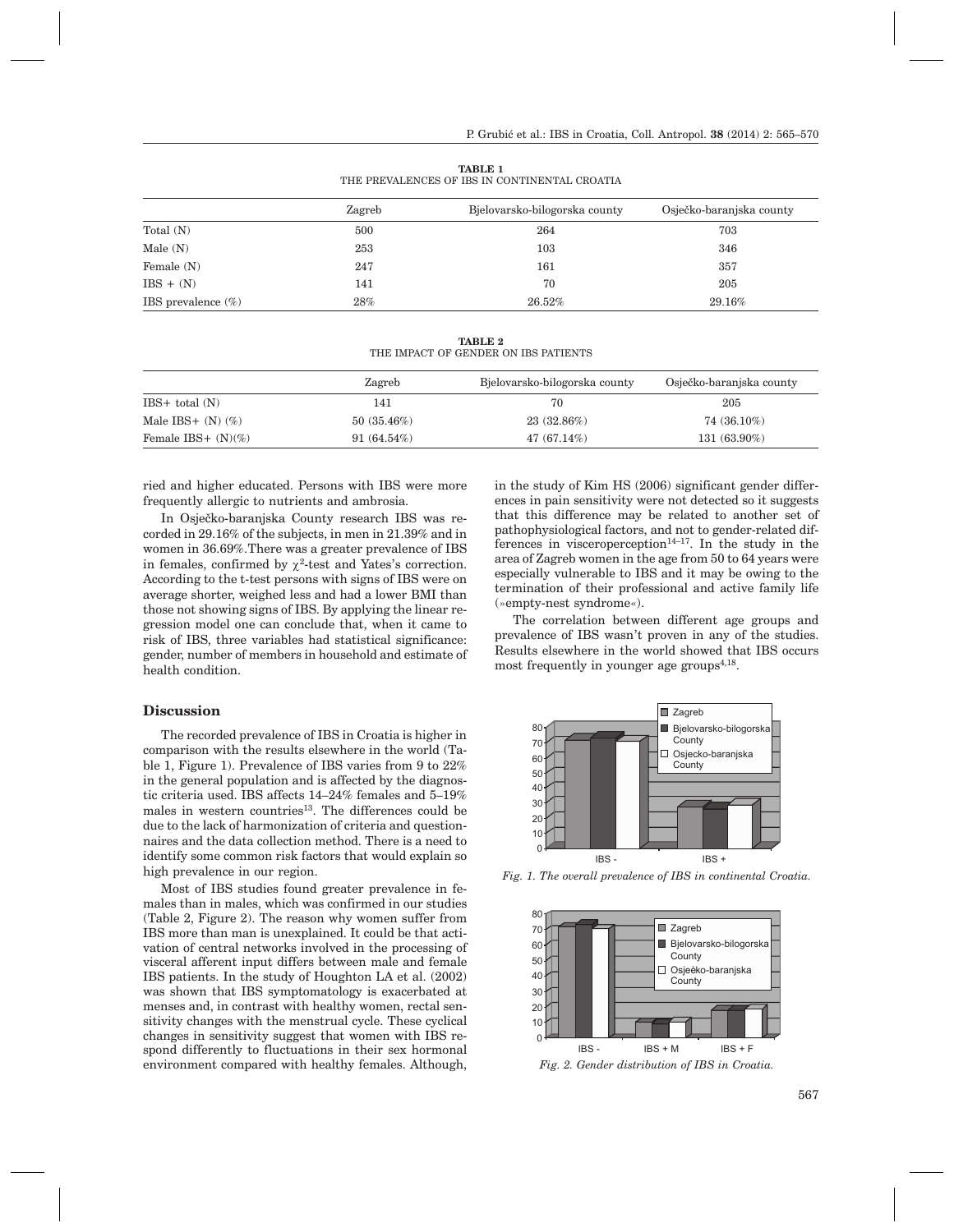|     | Zagreb                                                                    | Bjelovarsko-bilogorska county                              | Osječko-baranjska county                       |
|-----|---------------------------------------------------------------------------|------------------------------------------------------------|------------------------------------------------|
| BMI | Increase of BMI by 5 $\text{kg/m}^2$<br>increases the risk of IBS by 36%. | A greater risk of devolping IBS<br>in persons with BMI>25. | Persons with IBS on average<br>have lower BMI. |

**TABLE 3** THE IMPACT OF BMI ON IBS POPULATION

**TABLE 4**

PERCENTAGE OF IBS + PATIENTS REGARDING THEIR LEVEL OF EDUCATION

|                                       | $IBS + patients$                        |                                    |                  |
|---------------------------------------|-----------------------------------------|------------------------------------|------------------|
|                                       | Bjelovarsko-bilogorska<br>county $(\%)$ | Osječko-baranjska<br>county $(\%)$ | Zagreb<br>$(\%)$ |
| Not finished primary school education | 3                                       | 0.98                               | 14.18            |
| Primary school education              | 24                                      | 14.63                              |                  |
| Secondary school education            | 46                                      | 57.07                              | 57.45            |
| Higher education                      | 20                                      | 11.22                              | 12.77            |
| University education                  | 7                                       | 24.10                              | 15.60            |

In the study of Zagreb area it was pointed out higher BMI as a possible risk factor for IBS. This was confirmed in the subsequent research in Bjelovarsko-bilogorska County. Investigating the habits and health problems of obese people could be a key in searching possible factors that contribute to IBS. The results in Osječko-baranjska County were opposite to previous mentioned (Table 3). Persons with signs of IBS had a lower BMI than those not showing signs of IBS. BMI is a factor that can be modified by dietary intake and that is why there is a need to clarify the connection between BMI and IBS.

The correlation between level of education and the prevalence of IBS was not confirmed in the research in Zagreb and Osječko-baranjska County, but in Bjelovarsko-bilogorska IBS was more frequently recorded in persons with lower level of education (Table 4). The world data are contradictory; some researches didn't find connection between level of education and in some other IBS is more frequent in those with lower education $13,19,20$ .

There was no difference in the occurrence of IBS between rural and urban population in area of Zagreb and, although somewhat greater share of subjects showing signs of IBS among those who live in rural regions compared to those who live in towns, statistical analysis showed that the hypothesis of the existence of correlation between the current place of residence and prevalence of IBS cannot be accepted in Osječko-baranjska County. On the contrary to previous mentioned studies the research in Bjelovarsko-bilogorska županija showed that IBS was more frequently recorded in persons living in rural regions (Table 5). Most researches on IBS were carried on urban population or included both urban and rural population<sup>11</sup>. In the study of Masud HA et al. prevalence of IBS in a rural community was almost identical to most other countries<sup>21</sup>. It is worth to mentioned that low socioeconomic class should be considered a risk factor for both upper and lower gastrointestinal symptoms according to the study of Bytzer et al.<sup>22</sup>.

In both Osječko-baranjska and Bjelovarsko-bilogorska County the hypothesis of existence of correlation between marital status and prevalence of IBS was not proven by statistical  $\overline{X}_s$ . In the world literature there are different data13,20,23. The latter was not investigated in area of Zagreb.

According to psychosocial characteristics, the results in Osječko-baranjska County showed that with a higher self-estimated level of health condition the risk of IBS decreases. Statistic evaluation in Bjelovarsko-bilogorska County showed that there is a difference in the sense of satisfaction between IBS positive and IBS negative persons. More persons with IBS, than those without it, do not feel satisfied (Figure 3).

**TABLE 5** DISTRIBUTION OF IBS REGARDING PLACE OF LIVING

|         | Bjelovarsko-bilogorska county |              |  |
|---------|-------------------------------|--------------|--|
|         | $IBS + (\%)$                  | $IBS - (\%)$ |  |
| Village | 60                            | 37           |  |
| Town    | 40                            | 63           |  |



*Fig. 3. Answers to the question do you feel satisfied in Bjelovarsko-bilogorska County population.*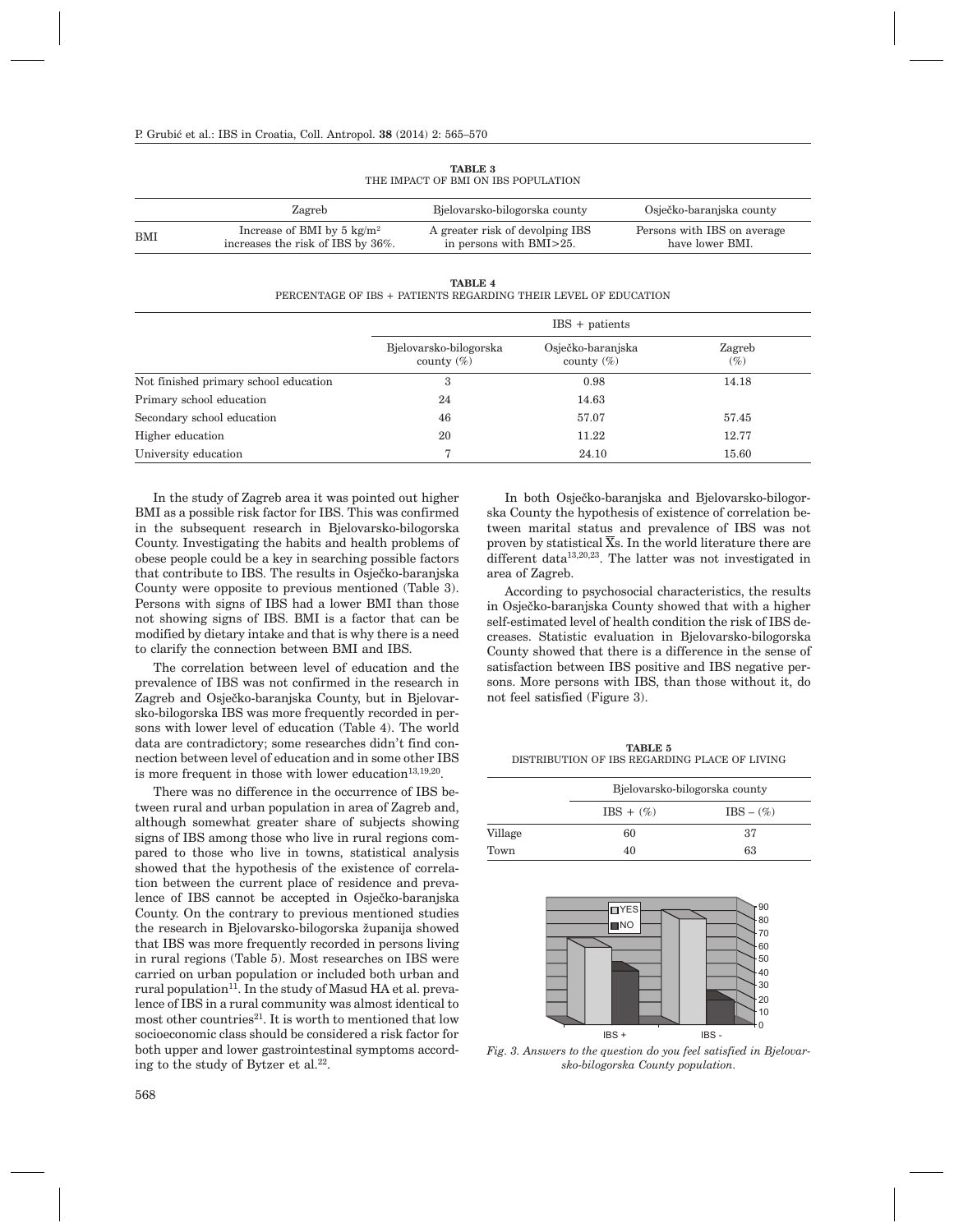| Risk factors                   | Zagreb         | Bjelovarsko-bilogorska county | Osječko-baranjska county          |
|--------------------------------|----------------|-------------------------------|-----------------------------------|
| Gender                         | Yes (female)   | Yes (female)                  | Yes (female)                      |
| Age Groups                     | No             | No                            | No                                |
| BMI                            | Yes (high BMI) | Yes (high BMI)                | Yes (lower BMI)                   |
| Education                      | $\rm No$       | Yes (lower education)         | $\rm No$                          |
| Urban//rural community         | No             | Yes (rural)                   | No                                |
| Marital status                 | N/A            | No                            | No                                |
| Health condition               | N/A            | N/A                           | Yes (lower self-estimed level)    |
| <b>Stress</b>                  | N/A            | Yes                           | Yes                               |
| Number of members in household | N/A            | No                            | Yes (increased number of members) |
| Allergy                        | N/A            | Yes                           | N/A                               |
| Back pain                      | N/A            | Yes                           | N/A                               |

**TABLE 6** OVERVIEW OF DIFFERENT RISK FACTORS IN INVESTIGATED AREAS

Stress affects gastrointestinal motillity<sup>24</sup>. IBS positive persons in Bjelovarsko-bilogorska County were more often exposed to stressful events. Chi-squared test  $(\chi^2$ -test) showed correlation between abuse and IBS in the research in Osječko-baranjska County as well as the correlation between feeling of anxiety, depression and suicidal wish during the week which preceded the survey. The results correspond to the hypothesis that IBS positive persons experience more stressful events on average<sup>25</sup>.

Based on the results reached in Osječko-baranjska County one can conclude that number of members in household is statistically significant. With the increase of the number of household by one person the chance of risk of IBS increases 1.139 times. In Bjelovarsko-bilogorska County there was no significant difference between number of members in household and IBS

Interesting are the findings in Bjelovarsko-bilogorska County considering the relation between allergy to any food ingredients or ambrosia, pain in the back and IBS. The results showed the correlation between allergies, pain in the back and IBS. The hypothesis that allergy to food is correlated with IBS had already been proposed in different studies<sup>26-28</sup> but there are no information dealing with ambrosia and IBS. IBS is more common in people with asthma29–31. In the research of Halder et al. back

# **REFERENCES**

1. BILIĆ A, JURČIĆ J, SCHWARZ D, MARIĆ M, VČEV A, MARUŠIĆ M, GABRIĆ M, ŠPOLJARIĆ LJ, Coll Antropol, 32 (2008) 747. - 2. DROSSMAN DA, Gastroenterology, 130 (2006) 1377. — 3. LEVY RL, OL-DEN KW, NALIBOFF BD, BRADLEY LA, FRANCISCONI C, DROS-SMAN DA, CREED F Gastroenterology, 130 (2006) 1447. — 4. EBLING B, JURČIĆ D, GMAJNIĆ R, VČEV A, BILIĆ A, PRIBIĆ S, Coll Antropol, 35 (2011) 513. — 5. THOMPSON W, Gatsroenterology, 130 (2006) 1552. — 6. Rome III diagnostic criteria for functional gastroinetsinal disorders. In: DROSSMAN D, CORAZZINI E, DELVAUX M, SPILLER RC TALLER NJ, THOMPSON WG, WHITE-HEAD WE (Eds) The functional gastrointestinal disorders (Alen Press Inc., Lawrence, KS, 2006). — 7. Rome III diagnostic questionnaire for the adults' functional GI disorders including alarm question and scoring algorithm. In: DROSSMAN D, CORAZZINI pain was related with increased risk for abdominal pain in one-year period $32$ .

We should note that there is a lack of harmonization of the definition of IBS and questionnaires as well as data collection method in the conducted studies in the world.

#### **Conclusion**

There is a need for further investigations in coastal Croatia applying Rome III criteria and a uniform questionnaire on anthropometric, demographic and socioeconomic characteristics of IBS in Croatia. Different results are expected due to different eating habits and sociocultural impact of Mediterranean environment as we know that IBS has been described as a biopsychosocial condition, in which colonic dysfunction is affected by psychological and social factors as well.

Identifying the risk factors for developing IBS and comparing different findings are useful to prevent the disease and affect the great prevalence of IBS in our country, as well as understand the pathophysiology of functional gut disorders which is still an ongoing process (Table 6).

E, DELVAUX M, SPILLER RC TALLER NJ, THOMPSON WG, WHITE- -HEAD WE (Eds) The functional gastrointestinal disorders (Alen Press Inc., Lawrence, KS, 2006). — 8. Rome III psychosocial alarm questionnaire for GI disorders. In: DROSSMAN D, CORAZZINI E, DELVAUX M, SPILLER RC TALLER NJ, THOMPSON WG, WHITE-HEAD WE (Eds) The functional gastrointestinal disorders (Alen Press Inc., Lawrence, KS, 2006). — 9. Development and validation of the Rome III diagnostic Questionnaire. In: DROSSMAN D, CORAZZINI E, DELVAUX M, SPILLER RC TALLER NJ, THOMPSON WG, WHITE-HEAD WE (Eds) The functional gastrointestinal disorders (Alen Press Inc., Lawrence, KS, 2006). – 10. BARETIĆ M, Epidemiologija sindroma iritabilnog crijeva u Hrvatskoj (Master thesis, Faculty of science, Zagreb,  $2002$ ).  $-11$ . NIKOLIĆ B,Utjecaj čimbenika okoliša na pojavnost sindroma iritabilnog crijeva